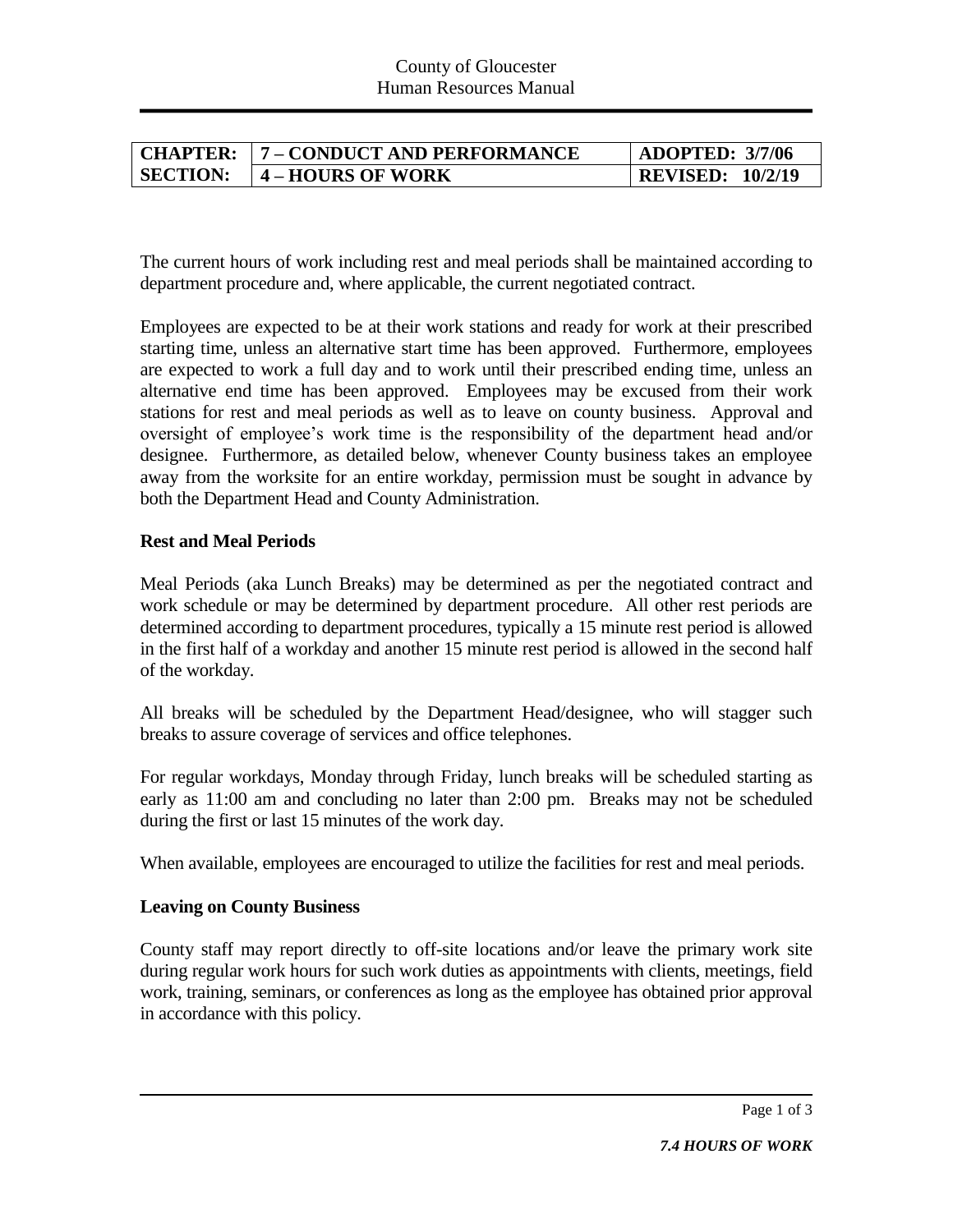- When leaving the primary work site on County business for a *portion* of the full work day, the employee must do so in accordance with current department policy. No employee may leave the office for any reason without prior authorization or approval.
	- o When seeking leave from the primary work site, the employee will note his/her departure time, destination, reason, and time of anticipated return.
	- o When returning, the employee will complete the previous entry with the actual return time.
	- o *Employees are expected to return to the primary work site when off-site County business is completed and time in the workday remains.*
- When County business takes an employee away from the worksite for an *entire* workday, permission must be sought *in advance* for the employee by both the Department Head and County Administration utilizing the form "Approval Request Workday Off-Site", found in HR Manual 7.4 Exhibit B.
- Please note that at the discretion of the County Administrator and/or the Department Head, proof of attendance will be required.

# **Employee:**

Takes rest and meal periods at scheduled times.

Seeks approval prior to leaving on County business. When County business takes the employee away from the primary work site for the an entire day, seeks permission in advance utilizing the appropriate form, "Approval Request Workday Off-Site" HR 7.4 Exhibit B.

Reports departure time, destination, reason, anticipated return time and actual return time in accordance with departmental procedures.

Provides proof of attendance for County business away from primary work site when required.

Should refer to HR Chapter 6 for Leave Time policies and procedures for other authorized absences.

Adheres to work hours and seeks approval of schedule changes utilizing the form "Schedule Change Request" HR 7.4 Exhibit A.

# **Department Head/Designee:**

Schedules breaks to assure coverage of services and office telephones.